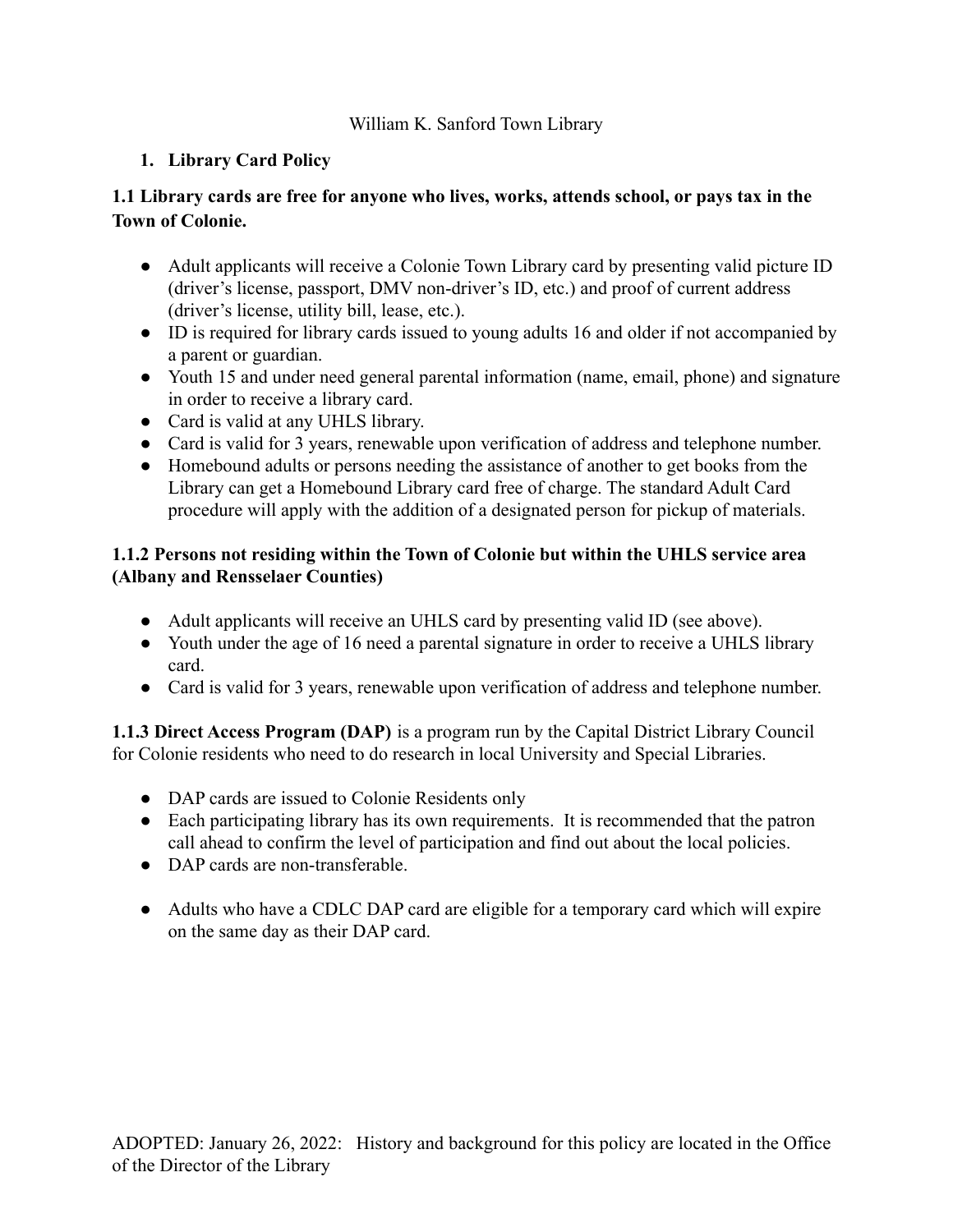### **1.2 Persons residing outside the UHLS service area**

## **1.2.1 Persons working or going to private school within the Town of Colonie but residing outside the UHLS service area (Albany/Rensselaer County)**

- Applicants will receive a Colonie Town Library card by presenting valid ID (see above) and proof of current address (see above) and documentation of employment (payroll stub, corporate ID tag) or school attendance (School ID, Tuition receipt).
- Cards will be designated Colonie Town Library **use only**.
- Card is valid for 1 year, renewable upon verification of address and place of employment.
- Card is not valid for DAP (Direct Access Program) access.

## **1.2.2 College students**

Applicants who are temporary residents because they are attending a college or university in Albany or Rensselaer counties, may be issued a Library card free of charge.

- A student identification document
- Proof of current address, proof of home address
- Cards will be designated Colonie Town Library **use only**.
- Card is valid for 1 year, renewable upon verification of address and student status.

## **1.2.3 Non-residents of Albany and Rensselaer Counties**

Adults who do not reside in Albany or Rensselaer counties may obtain a Library card by paying an annual fee of \$25 which covers all family members.

- Adult applicant will receive a Colonie Town Library card by presenting valid picture ID (see above)
- Cards will be designated Colonie Town Library **use only**.
- Card is valid for 1 year, renewable upon verification of address and student status.
- Non-resident cards issued by other libraries, even those in the UHLS, are not honored by this Library.

**1.2.4 Temporary residents or visitors** to the area can be issued a temporary Library card for up to three months. A refundable cash deposit of \$25 is required for this "Secured Card".

- Adult applicant will receive a Colonie Town Library card by presenting proof of current address, (e.g. lodging receipt) and proof of home address
- Cards will be designated Colonie Town Library **use only**.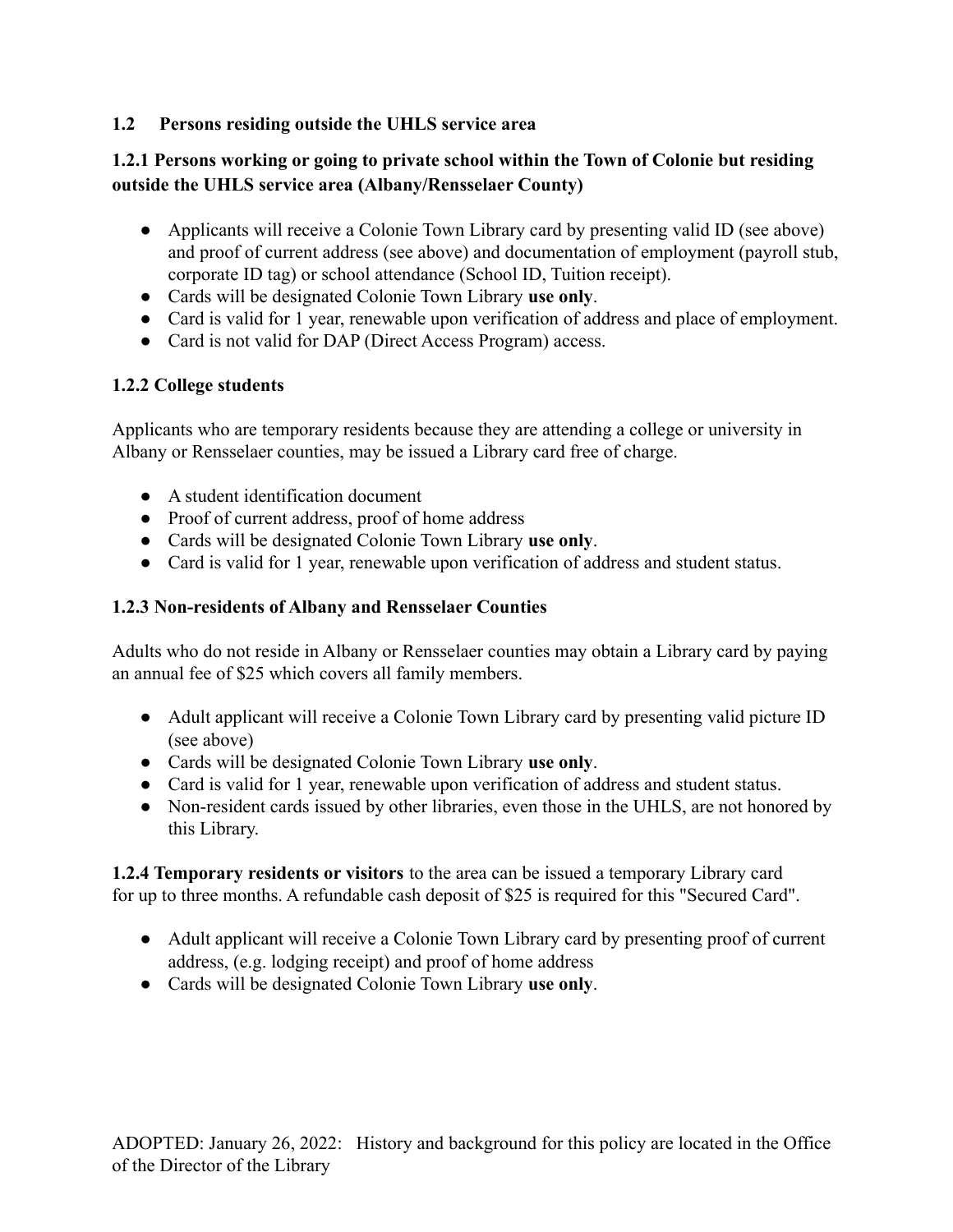#### **1.3 Use of Library Card**

The patron (16 years old or older) whose name appears on a Library card is responsible for all items checked out on that card. Library cards are **non-transferable.** Only the person whose name appears on the card may use it, with the exception of a person picking up a book held on reserve for a patron. Because items are reserved to a specific Library card number, that Library card can be presented by someone other than the owner in picking up reserved items.

Notify the Library immediately if your library card has been stolen or gone missing.

A parent may not check out adult materials on their child's Library card. Parents may check out items for their children on their own cards.

Patrons who do not have their Library card with them may use their driver's license.

There are fees for each day an item is overdue (see chart below). If an item is returned the day after the Library has been closed, the patron will not be charged a fine for the day(s) the Library was closed. Materials returned to the Book Drop when the Library is closed will be processed as of the previous business day.

Adult's borrowing privileges may be restricted because of outstanding late fees.

A maximum of 50 items may be borrowed at one time on one Library card. Different material types have different limits.

The Library reserves the right to limit the number of items concerning one subject matter being borrowed by one patron. A patron will not be allowed to borrow most or all of the materials on a subject.

The Library cannot assume responsibility for overseeing materials checked out by children.

The Library does not assume responsibility for any damage which occurs to a patron's equipment while using Library audiovisual materials.

Interlibrary loan items (books borrowed through the UHLS) are checked out according to the policies of the lending library and may be returned to any UHLS Library.

Reference materials do not ordinarily circulate. Under exceptional circumstances, not involving heavily used reference materials, the Director or librarian in charge may authorize circulation of reference materials.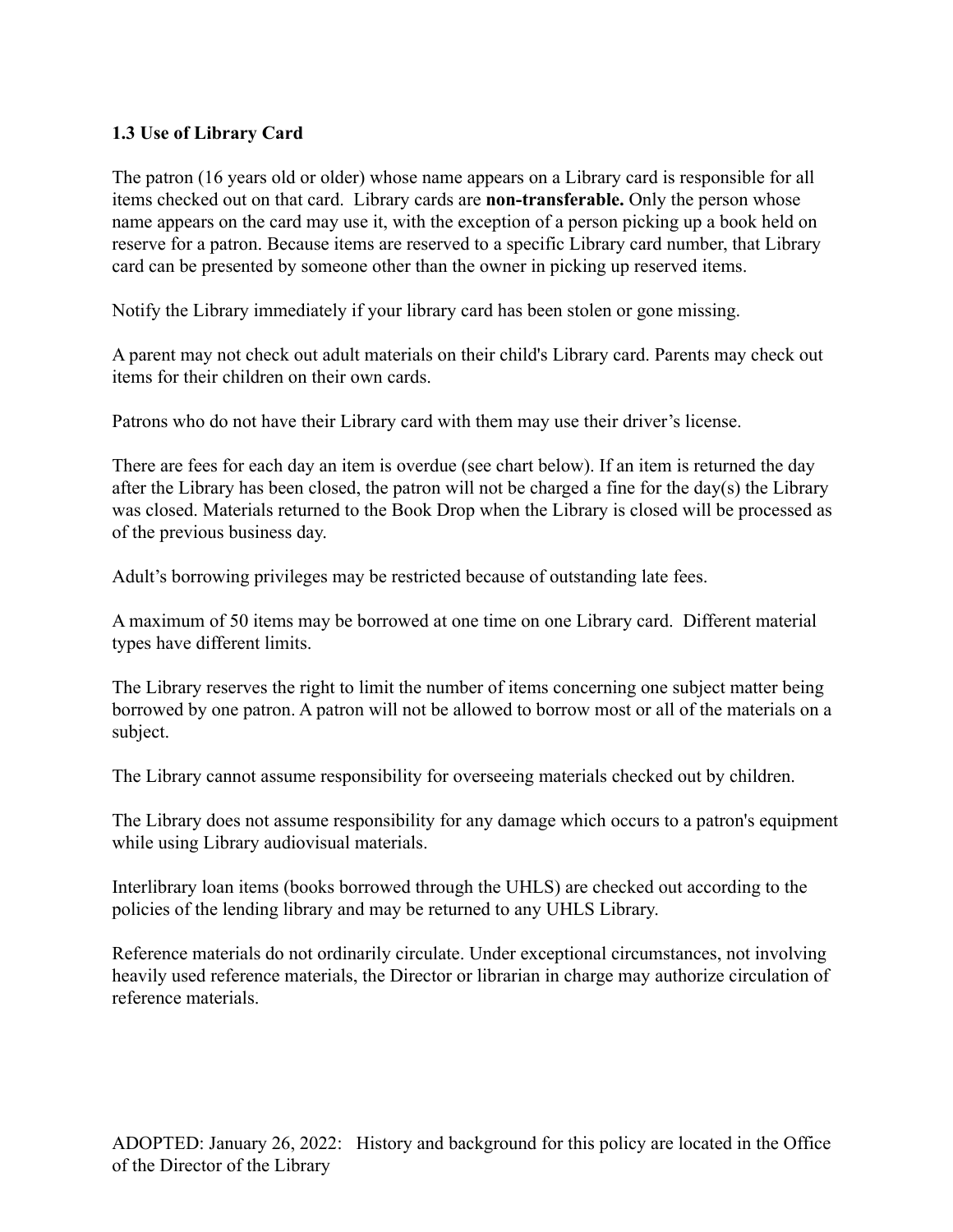#### **1.4 Circulation**

#### **Reserving and renewing material**

Most Library materials may be reserved. There is no charge to put a reserve on an item. The patron will be notified by phone, email or text when a reserved item becomes available.

Reserved items are held at the Circulation Desk for seven days. An item on reserve, cannot be renewed.

Materials can be reserved or renewed in person, by telephone, and on the Internet.

A request for renewal of an Interlibrary loan item may be placed through the Adult Services Department.

| <b>Media</b>                            | Loan<br><b>Duration</b> | Can be<br><b>Reserved</b> | Can be<br>Renewed* | <b>Late Fee</b>  | <b>Material type</b><br>limit |
|-----------------------------------------|-------------------------|---------------------------|--------------------|------------------|-------------------------------|
| All print books not<br>otherwise noted. | 28 days                 | Yes                       | Yes                | 25 cents per day |                               |
| <b>New Fiction Books</b>                | 14 days                 | Yes                       | Yes                | 25 cents per day |                               |
| New Non-fiction<br><b>Books</b>         | 28 days                 | Yes                       | Yes                | 25 cents per day |                               |
| Recorded books                          | 28 days                 | Yes                       | Yes                | 25 cents per day | Max 10                        |
| Music CDs                               | 14 days                 | Yes                       | Yes                | 25 cents per day | Max 10                        |
| <b>Video Games</b>                      | 7 days                  | Yes-local<br>only         | N <sub>o</sub>     | \$1 per day      | Max 3                         |
| InterLibrary loans                      | varies                  | N <sub>0</sub>            | Varies             | 25 cents per day |                               |
| DVDs not<br>otherwise noted             | 7 Days                  | Yes                       | Yes                | \$1 per day      | Max 10                        |
| New DVDs                                | 7 Days                  | Yes-local<br>only         | N <sub>o</sub>     | \$1 per day      | Max 10                        |
| TV Series DVDs                          | 14 Days                 | Yes                       | Yes                | \$1 per day      | Max 10                        |
| Magazines                               | 14 Days                 | N <sub>0</sub>            | Yes                | 25 cents per day |                               |
| <b>Museum Passes</b>                    | 3 days                  | N <sub>0</sub>            | N <sub>o</sub>     | \$1 per day      | Max 2                         |
| Launch Pads                             | 7 days                  | N <sub>o</sub>            | N <sub>o</sub>     | \$1 per day      | Max 1                         |
| Kits                                    | 14 days                 | N <sub>o</sub>            | N <sub>o</sub>     | \$1 per day      | Max 1                         |

\* if not on reserve

\* 1 time automatically